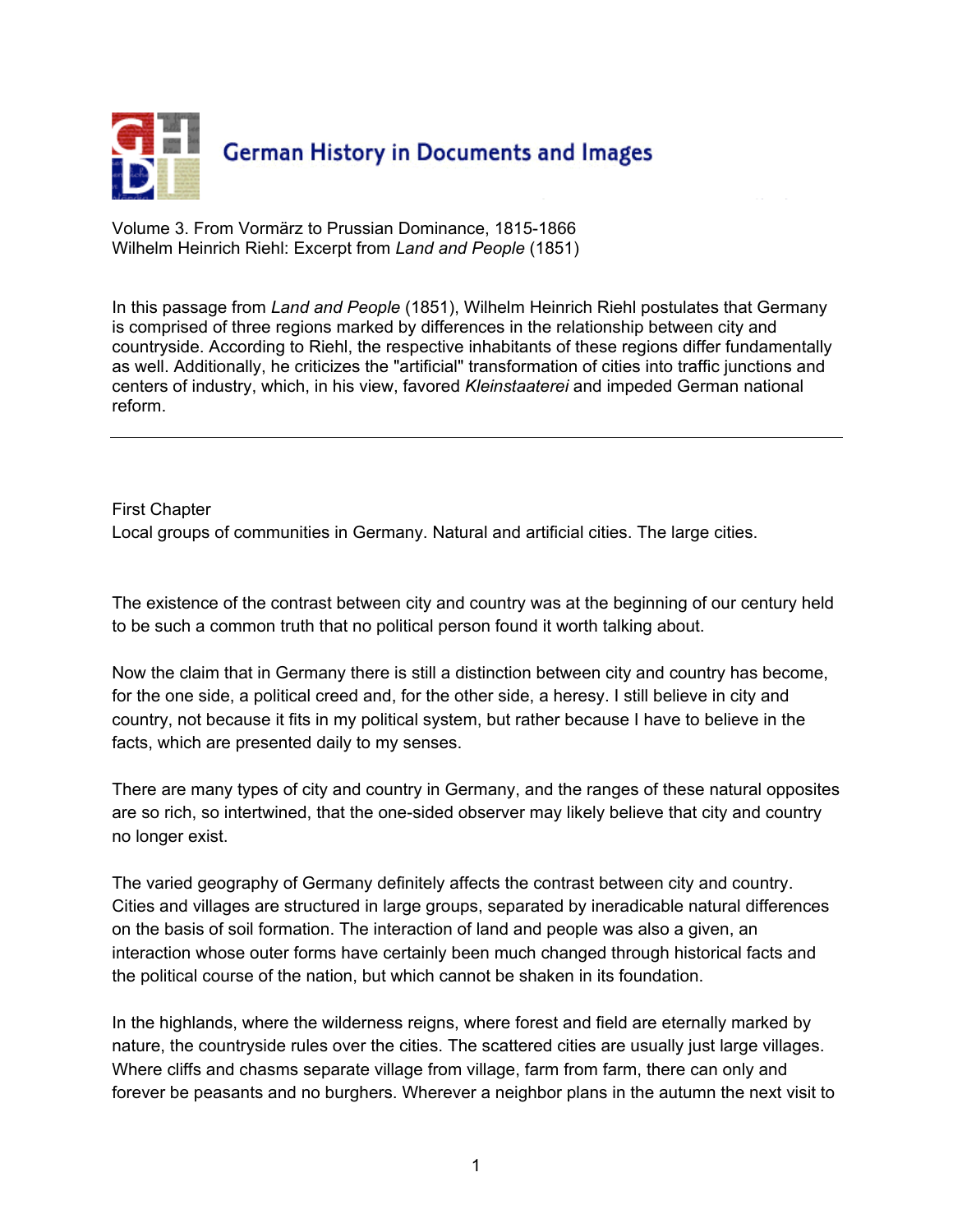another neighbor in the spring, "when the mountain passes are open again," this is where nature determines the shape of the cities. The village itself often appears here in its original form as a group of occasional farms. Indeed, the solitary farm – the wilds, as it is called in the South – was often a community unto itself. The isolation of the farms gives the people a quite distinctive social character. This kind of peasant is the original peasant: closed to the outside world and solidified in his customs, backward in his education and his needs. He is a whole man in his heart and soul, but politically he is a sheep-like child. The isolated farm also has its own ethical face, and its own type of vices like the big city.

This zone of pure farmland is by no means small in Germany. It stretches across a large part of Tyrol, upper and lower Austria, Steiermark, Kärnten, the Bavarian highland, over the higher, less cultivable areas of almost all of the German central mountainous regions and over the marshlands on the North Sea and Baltic Sea coasts. In all of these areas the people appear to be in their purest, but also rawest, natural form; they stand out against the rest of Germany like forest against field, like an impassable road against a wide-open highway. They are poor in historical monuments; the people themselves with their farms, villages, and communities constitute the only monuments. Art history bypassed this region; like the history of trade and industry, it followed the rivers and lowlands; it does not climb willingly into the inner mountain regions. The most artful trade is peasant work in every mountainous region, as it is in the Black Forest, in Erzgebirge, in the Bavarian Alps, and in Tyrol. For the watchmakers, lace-makers, fiddle-makers, and woodcarvers are peasants in a social sense, even if their hands have never touched a plow.

Let us descend deeper into the hills and high plateaus of the south and into the large, open north German plains, where we find the large, true villages next to impressive and in part large cities with the same definite urban character and at the same time, the richest self-contained manors, the most significant and the best preserved remains of the old seats of the landed gentry. Here areas most clearly urban and rural in nature abut one another. These land masses make up the main area of the greater German states, namely Austria, Prussia, and Bavaria. Here are to be found a large number of the most important of the old imperial and Hanseatic cities, in which the most curious bourgeois life still exists today, complete with many of the remnants, if not of the ancient special privileges, then certainly of their offshoots. However, here you will also find the large granaries of Germany. In the sizeable, wealthy villages of this broad, fruitful land, the later village community constitution, as well as the customs and the lifestyle of the genuine German peasant, were most thoroughly formed. The most socially original of these regions, Westphalia, shows us how the different forms of settlement in the form of farms, aristocratic lands, villages, and cities can exist next to each other and, at the same time, the contrast between city and countryside can still be strictly maintained. To the north of the River Lippe are found the court peasants, to the south the village peasants. Beside communities of the formerly free, genuinely aristocratic court peasants, there are communities that still preserve their relationship to the landed gentry out of habit and devotion, even if they are no longer legally required to do so. Beside former imperial cities, there are former princely cities and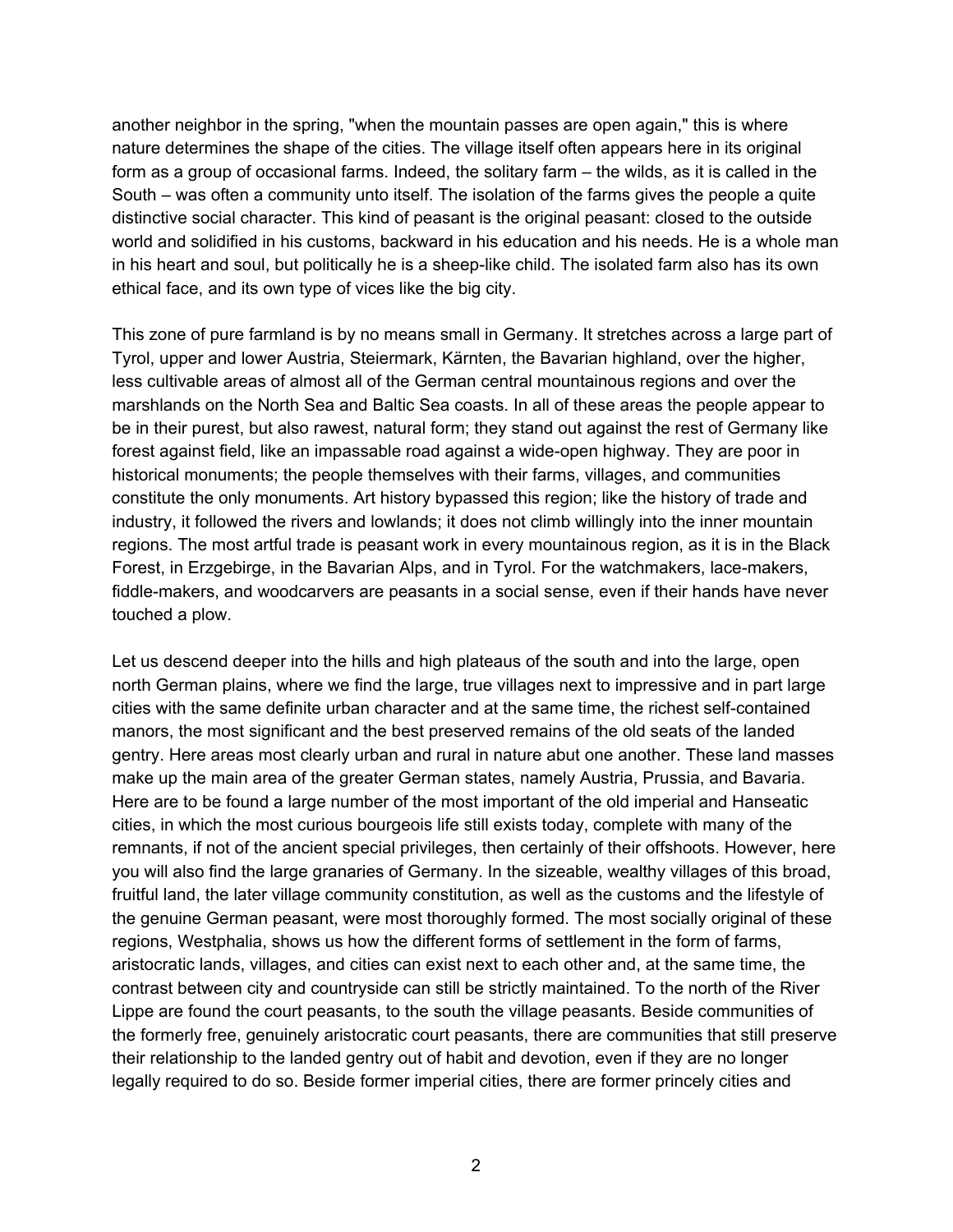modern industrial cities; the individual character has been preserved with all of them, but the great contrast between city and countryside has nowhere disappeared.

It is considerably different in central Germany and in the southwest, the paradise of the political fragmentation born of the small German state. Here the differences between urban and rural communities are rapidly being erased. Only the higher mountain regions, which I already mentioned above, are also an exception to this here. Social levelers like to take this one small part for the whole and ascribe to all of Germany that which is true only for this lesser Germany in the narrowest sense.

In the large landmasses of southern and northern Germany, the Thirty Years War did more lasting damage to the cities than to the villages. The Mecklenburgish, Pomeranian, the old Bavarian peasant today is still a more important social power than the citizens of these areas, whose small cities often remain social ruins. In fragmented central Germany, by contrast, where the Peasants' War had prepared the way for the Thirty Years War, where in the struggle for sovereignty of the many small imperial estates the dominance of the small city and its mentality were most well preserved, the cities first began again to flourish. This flourishing was feeble enough in the miserable age of the wig and the plait; still, the numerous cities of princes and bishops also formed the decisive center of a hundred tiny regions. Thus the small cities dominated the eighteenth century; the large ones will dominate the nineteenth. This proposition becomes most illuminating if one looks at the history of central Germany.

One of the saddest consequences of the Thirty Years War is, in my opinion, the fact that in many areas of Germany, the achievement of the proper balance between city and country was delayed. It enabled a one-sided emphasis on the interests first of the small cities, then of the large ones, to take priority over the interests of the people of the countryside. Thus a hollow blooming of city life devoid of all natural energy was created, next to a rural population that was healthy at its core but which was materially disadvantaged and socially and politically isolated.

After the Peace of Westphalia, all the sad signs of the complete breakup of most farms began to emerge in central Germany, and with it the destruction of the power of the peasants. Horse breeding, which requires large, self-contained farms, disappears first. Then there is a decrease in oxen, then cows, until finally only goats remain as the true domestic animals of the fourth estate, which, without property of its own, can let the goats graze on wastelands and paths and, when the wretchedness is complete, run loose in the grassy alleys of villages and cities.

Even more disturbing is the fact that after the Thirty Years War, the number of families in the villages frequently increased, while the number of houses decreased. Before that time, nearly every family lived in its own house, but now there are already a lot of tenants. However, to rent is not at all peasant-like; in a proper village every family must have its own house, even if it is just a hut. So as tenants move into the houses, the city moves into the countryside.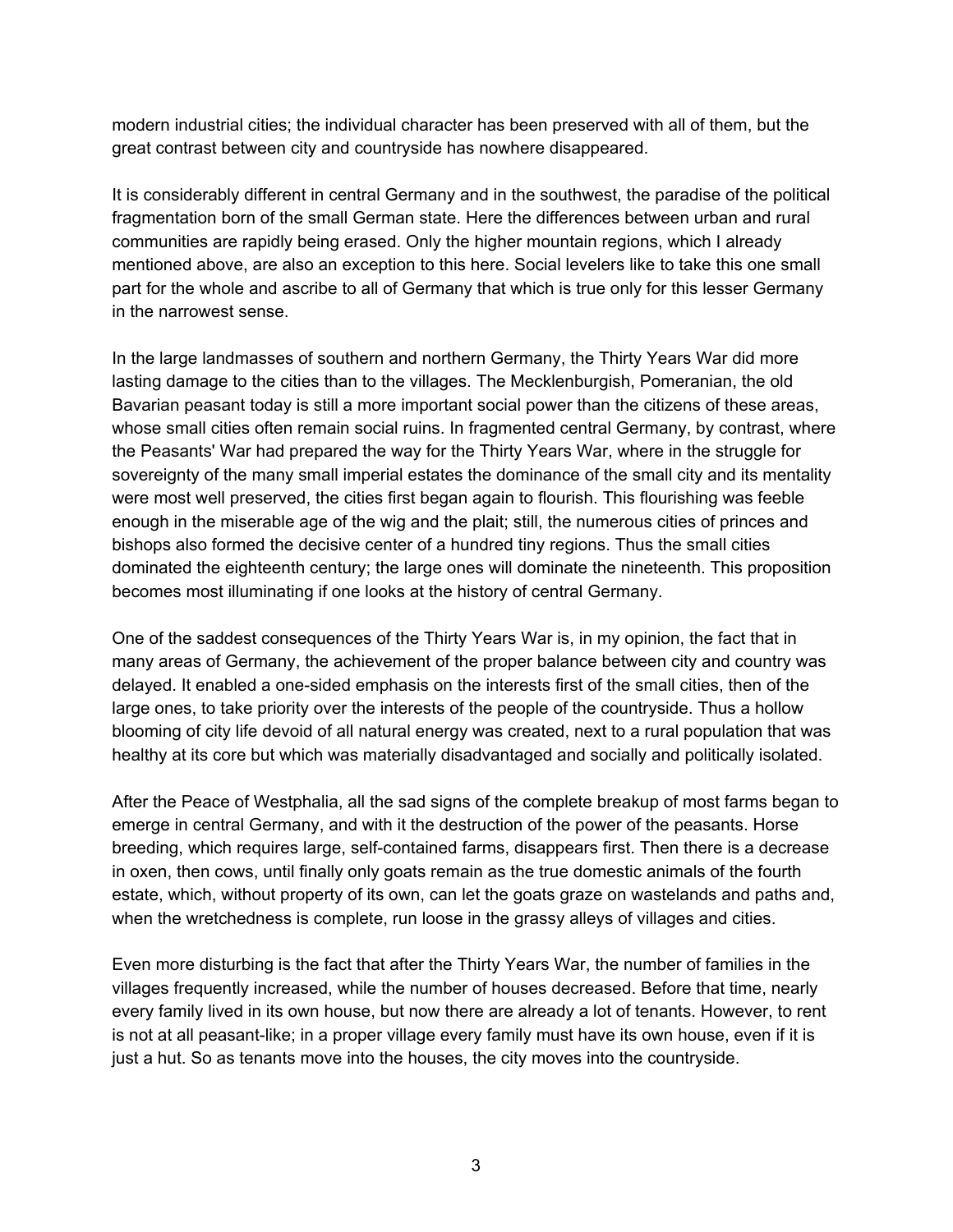If one finds a whole range of settlements on the middle Rhine, for example, where it is almost impossible to tell whether they are villages or cities, then these are hybrids blessed by the devil, monuments to political helplessness and social weariness, documents for the obsolescence of rural areas and the unnaturalness of their conditions. Such village-cities are not normally the place where burghers and peasants exist side by side, but rather places of the bourgeois and peasant proletariat. "If all the peasants of the city go to the fields, then there are no more burghers at home."

The ruined villages of southern and central Germany stand together with the artificial cities. Nowhere are there so many "artificial cities" as in Germany where, spiting nature and history, the land has been forced to become the trading centers for both spiritual and material traffic. Nowhere are there so many cities that extort and feign a significance to which they have no right, which through the moods of individuals or because of wrong government policies have become hothouse flowers. These artificial cities have everywhere displaced the natural channels of trade and commerce. They have brought the emphasis on the economy into conflict with the emphasis on politics and thereby helped to shake the foundation of the material blossom of the nation. Wherever we cast an eye upon the map of Germany, we see ancient hubs of trade and commerce shoved aside, while cities have been made the centers of the land and, using all available artificial means, have been built up, cities which according to their location should figure at best as villages or rural towns. The story of the artificial cities is more important than one would like to believe, for it touches upon the sorest point of our twisted nation-building, it is closely related to the great story of our material helplessness and fragmentation, and can speak casually of a most deeply justified resentment and sorrow.

In 1848 and 1849 Rheinhessen was mainly democratically inclined. This province, however, would have been of an entirely different view if one hadn't pushed Mainz into the corner with the building of the Taunus and Main-Neckar railroad, which benefited the artificial middle point of the region, namely Darmstadt. Similar facts could be claimed of almost all natural centers of trade and commerce, and linked to this are a series of remarkable experiences that we have had in recent years. A deep hatred has entered our revolutionary movement, a jealousy continuously expressed in a running battle of the natural, historical cities against the artificial cities, which represent a slap in the face of history. In a good many smaller lands, the thirst for freedom stemmed from the desire to be relieved of the burden of its artificial capital more than the desire to be rid of all of the burdens imposed upon the land by this capital over generations. This relates to the clear impression that, in so many old seats of industry and trade, radicalism reigns not only among the proletariat, but especially among the well-off business people; that in many former imperial cities, which once were the cradle of the genuinely conservative German middle class, now the destructive modern social teachings gain entry the most easily. The old complaint about the stepmother love which the modern state has shown toward the material blossom of these cities has found in the new political movement new fodder, and so has caused the curious distortion in party-building, whereby the propertied, wealthiest, most upright burgher goes hand-in-hand with the homeless, propertyless apostles of revolution.